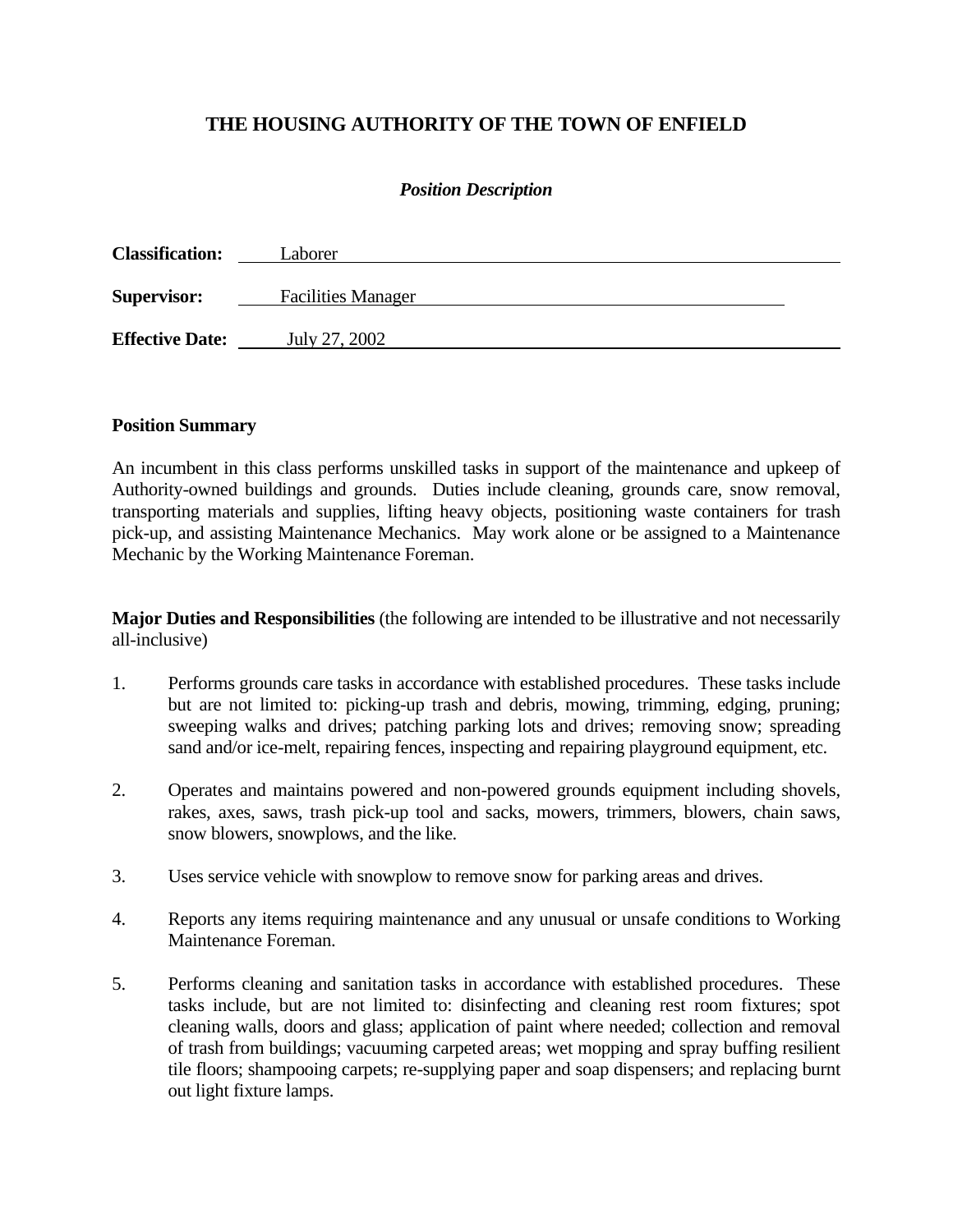#### LABORER

- 6. Operates and maintains powered and non-powered cleaning equipment including brooms, mops, spray bottles, floor machines, wet/dry vacs, carpet vacs, carpet shampooers, and the like.
- 7. Positions waste containers for trash pick-up and re-positions after pick-up.
- 8. Prepares vacant units for occupancy by washing windows, doors and walls; stripping and refinishing resilient tile floors; cleaning appliances; cleaning bathroom fixtures; preparing and painting building surfaces and cabinets; and performing other duties as assigned by the Working Maintenance Foreman.
- 9. Performs minor maintenance tasks such as replacing faucet washers; unstopping sinks, tubs and commodes; replacing light switch and, outlet covers: replacing blown fuses and resetting circuit breakers; replacing broken window panes; patching small holes in drywall; patching and replacing screens; replacing broken or missing floor tile; etc.
- 10. Provides manual labor for a variety of tasks as directed by the Working Maintenance Foreman which may include moving furniture, equipment and appliances; setting up tables, chairs, exhibits and displays; loading and unloading trucks; etc.
- 11. Performs heavy manual work such as moving furniture and appliances using appliance and standard hand-trucks as needed.
- 12. Provides labor support to Maintenance Mechanics as directed by the Working Maintenance Foreman.
- 13. Performs other related duties as directed by the Working Maintenance Foreman (or as instructed by assigned Maintenance Mechanic).

#### **Desirable Knowledge, Skills and Abilities**

- 1. Knowledge of basic methods, practices, tools, and materials, used in building maintenance and repair, cleaning and grounds care.
- 2. Knowledge of the occupational hazards and applicable safety precautions of the assigned work.
- 3. Ability to operate powered and non-powered grounds equipment including shovels, rakes, axes, mowers, trimmers, blowers, chain saws, snow blowers, snowplow, and the like.
- 4. Ability to operate powered and non-powered cleaning equipment including brooms, mops, spray bottles, floor machines, wet/dry vacs, carpet vacs, carpet shampooers, and the like.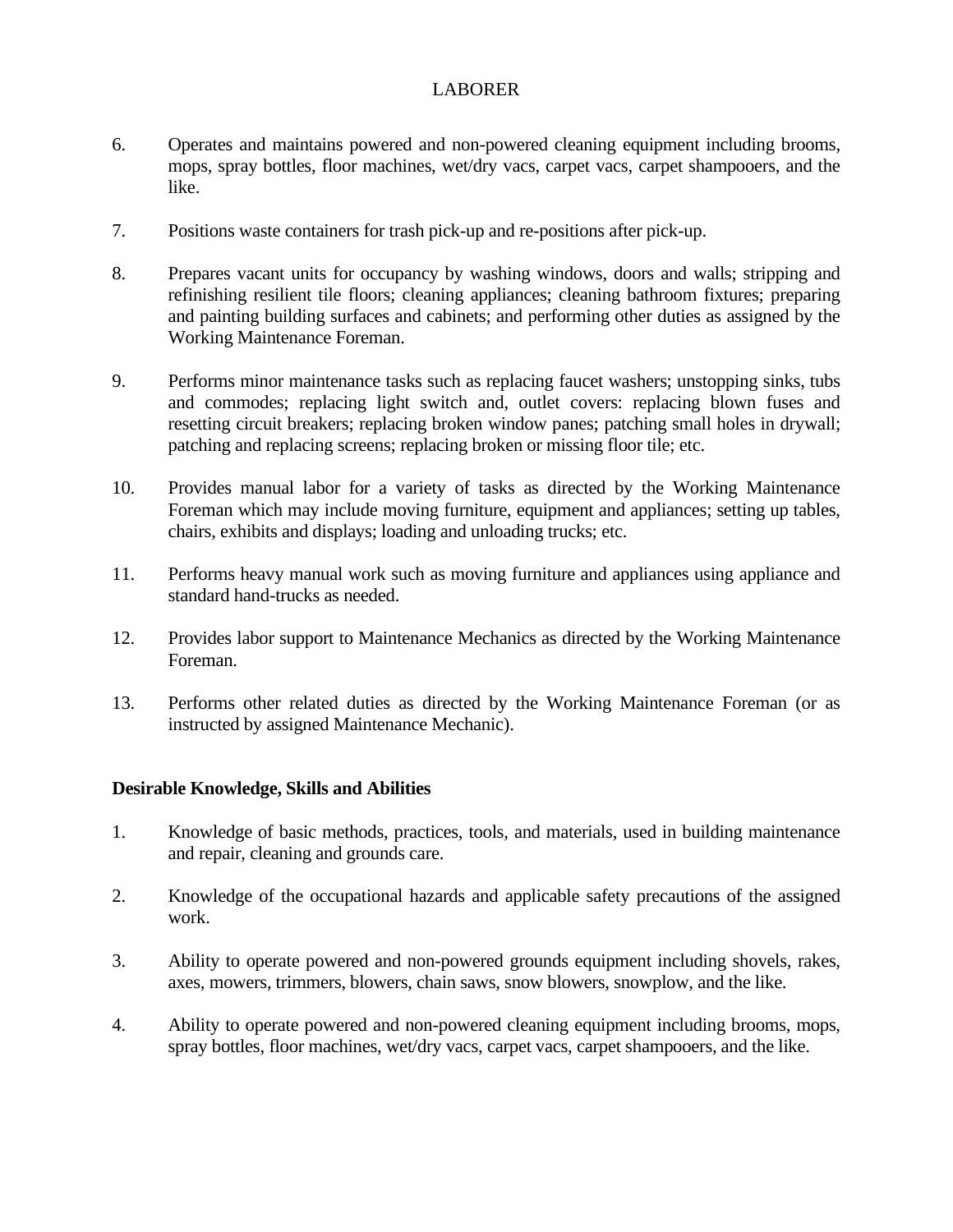#### LABORER

- 5. Ability to operate powered and non-powered maintenance tools including measuring tapes, screwdrivers, pliers, wrenches, hammers, saws, drills, sewer machines, pressure washers and the like.
- 5. Ability to perform minor building maintenance, cleaning and grounds care tasks.
- 6. Ability to establish and maintain effective working relationships with coworkers, residents, contractors, and the general public.
- 7. Ability to understand and follow written and oral instructions.

#### **Physical Nature of the Position**

Position requires the following physical abilities:

- 1. Ability to sit, stand, or walk for extended periods
- 2. Ability to communicate orally and in writing
- 3. Ability to carry, handle, and move file folders, pens, and other common, light office materials
- 4. Ability to visually inspect buildings and grounds
- 5. Ability to read schematics, plans, equipment manuals, and related
- 6. Ability to lift or handle a variety of appliances and items including refrigerators, sinks, counter tops, fan motors, etc.; ability to handle ranges and refrigerators using appliance hand trucks
- 7. Ability to operate a variety of power and hand tools used in the carpentry, electrical, and plumbing trades
- 8. Ability to kneel, crawl, stoop, and crouch in order to work in tight or cramped spaces such as attics and crawlspaces; ability to work in these positions for extended periods of time
- 9. Ability to work in wet, damp, hot, cold, or dusty conditions for extended periods of time
- 10. Ability to climb a ladder in order to gain access to work areas
- 11. Ability to physically inspect units, grounds, and common areas; such inspections may involve kneeling, crouching, and/or stooping
- 12. Ability to handle and manipulate common plumbing and electrical parts and components; ability to use common plumbing, electrical, and carpentry hand and power tools
- 13. Ability to use a telephone
- 14. Ability to operated an automobile

Position may be exposed to the following on a regular basis:

- 1. Odors 8. Muscular strain<br>
2. Verbal abuse 9. Chemicals
- 2. Verbal abuse 9.
- 3. Vision strain 10. Electrical current
- 4. Noise 11. Toxicants
- 5. Airborne particles 12. Caustics
- 6. Extreme temperatures 13. Blades/moving parts